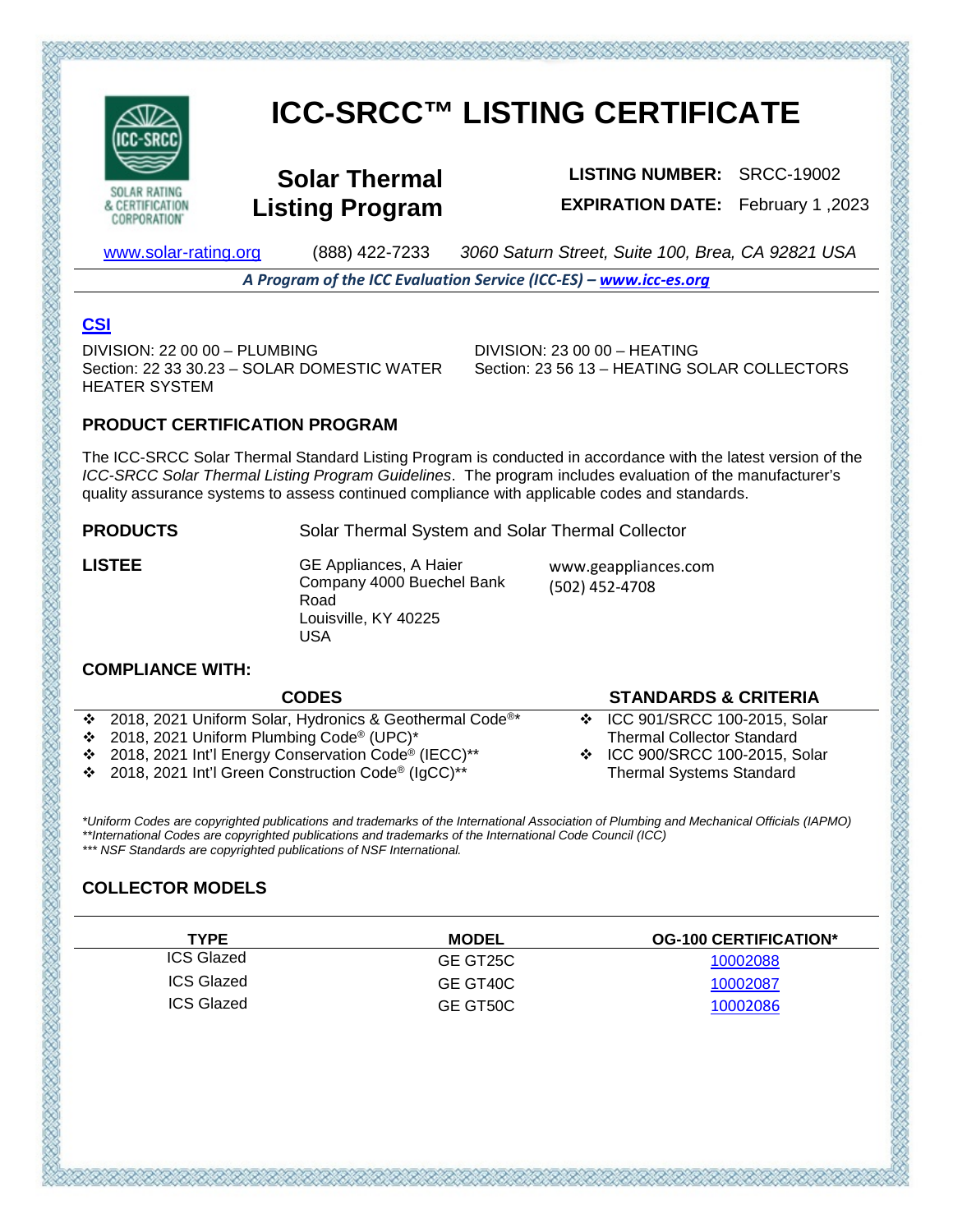### **SYSTEM MODELS**

| <b>TYPE</b>       | <b>MODEL</b>  | <b>OG-300 CERTIFICATION*</b> |
|-------------------|---------------|------------------------------|
| <b>ICS Direct</b> | GT25C10BAM-TG | 30004294                     |
| <b>ICS Direct</b> | GT40C10BAM-TG | 30004293                     |
| <b>ICS Direct</b> | GT50C10BAM-TG | 30004292                     |
| <b>ICS Direct</b> | GT25C10BAM-E  | 30004291                     |
| <b>ICS Direct</b> | GT40C10BAM-F  | 30004290                     |
| <b>ICS Direct</b> | GT50C10BAM-F  | 30004289                     |
| <b>ICS Direct</b> | GT25C10BAM-G  | 30004288                     |
| <b>ICS Direct</b> | GT40C10BAM-G  | 30004287                     |
| <b>ICS Direct</b> | GT50C10BAM-G  | 30004286                     |
|                   |               |                              |

The products listed above have been evaluated by the Solar Rating & Certification Corporation (ICC-SRCC™), an ISO/IEC 17065 accredited and EPA recognized Certification Body, in accordance with the *ICC-SRCC Solar Thermal Listing Program Operating Guidelines* and has been listed by the ICC-SRCC to the codes and standards above. This award of listing is subject to all terms and conditions of the *ICC-SRCC Solar Thermal Listing Program Agreement,* and the documents incorporated therein by reference.

*\* Current certifications to the ICC-SRCC OG-100 and OG-300 programs are available a[t http://www.solar-rating.org/directory](http://www.solar-rating.org/directory)*

#### **INSTALLATION**

Solar thermal collectors must be installed in accordance with the manufacturer's published installation instruction, the applicable code(s) add this listing. Where differences exist, the instructions in this listing must govern.

Where the product requires periodic examination, adjustment, service and or maintenance it must be easily and safely in accordance with the codes in force at the installation site.

Collectors and supports shall be installed in such a manner that water flowing off the collector will not damage the building or cause premature erosion of the roof. Collectors shall be installed in such a manner as to minimize the accumulation of debris. Ground-mounted collectors shall be at least 6" above ground level.

Structural supports shall be selected and installed in such a manner that thermal expansion of the collector and piping will not cause damage to the collector, structural frame or building. Neither wind loading (including uplift) nor the additional weight of filled collectors shall exceed the live or dead load ratings of the building, roof, roof anchorage, foundation or soil. Collector supports shall not impose undue stresses on the collectors. The design load shall be as specified by the codes in force at the installation site and shall include an additional load due to snow accumulation for applicable locations.

## **CONDITIONS OF LISTING**

 Listing # SRCC-19002 Copyright © 2022 Solar Rating and Certification Corporation, TM All rights reserved. Page 2 of 3 1. Devices and components shall be installed and used in accordance with the manufacturer's published installation